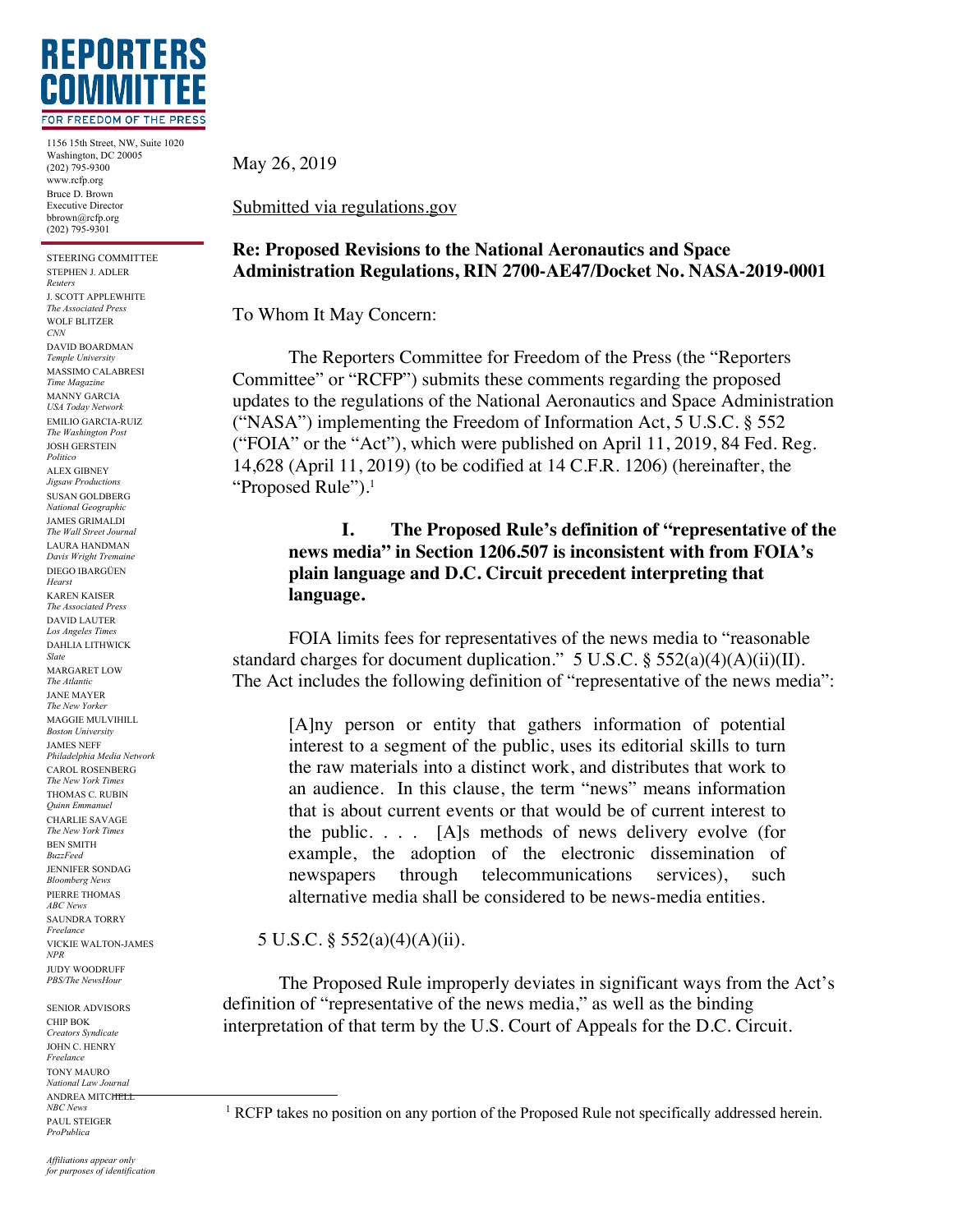First, the Proposed Rule's definition of a representative of the news media, while largely duplicating the Act's definition, inexplicably excises the provision requiring agencies to consider "alternative media" in this category. *Compare* Proposed Rule at § 1206.507(c)(3)(ii) *with* 5 U.S.C. § 552(a)(4)(A)(ii). NASA is required to treat such alternative media as representatives of the news media for fee purposes under the plain language of the Act, and should add this language to the Proposed Rule to avoid any ambiguity.

Second, the Proposed Rule provides that "NASA's decision to grant a requester news media status for the purposes of assessing fees *will be made on a case-by-case basis based upon the requesters* [sic] *intended use*." Proposed Rule § 1206.507(c)(3)(ii) (emphasis added). It further requires a "representative of the news media" to demonstrate "(A) [t]he requester's intended dissemination, (B) [w]hether the information is current news and/or of public interest, *and* (C) [w]hether the information sought will shed new light on agency statutory operations." Proposed Rule  $\S 1206.507(c)(3)(i)$  at 14,633 (emphasis added).

FOIA does not determine whether an organization or individual is a representative of the news media based on their intended use for a particular request—under the Proposed Rule's three-pronged test or otherwise. *See* 5 U.S.C. § 552(a)(4)(A). The Act clearly states that "[e]xamples of news-media entities are television or radio stations broadcasting to the public at large and publishers of periodicals (but only if such entities qualify as disseminators of 'news') who make their products available for purchase by or subscription by or free distribution to the general public." *Id.* Thus, contrary to the Proposed Rule, if an entity qualifies as a "representative of the news media" it does so as a general matter; there are no "instances" where such an entity would not "qualify as [a] disseminator<sup>[]</sup> of news."

The D.C. Circuit expressly rejected such a case-by-case approach in *Cause of Action v. Federal Trade Commission*, explaining that the "news-media entity" category of FOIA focuses on the nature of *requester*, not the request itself. 799 F.3d 1108 (D.C. Cir. 2015). In that case, the district court below had assessed whether each of the plaintiff's FOIA requests concerned information that is of potential interest to a segment of the public. *Id.* at 1120. In reversing the district court, the D.C. Circuit explained that if a requester satisfies the criteria for a "representative of the news media" under the Act, "as a general matter, it does not matter whether any of [its] individual FOIA requests does so." *Id.* at 1121. It explained that the statutory definition "focuses on the nature of the *requester*, not its request." *Id.* (emphasis in original). An analysis of whether a specific FOIA request qualifies a requester as a "news-media entity," as in the Proposed Rule, fails to conform with both FOIA and relevant case law.

Moreover, the three-pronged test set forth in Proposed Rule Section 1206.507(c)(3)(i) imposes additional burdens on representatives of the news media that have no basis in the Act. *None* of the three requirements appear anywhere in FOIA's text, and they run directly contrary to FOIA's structure. Once a requester qualifies as a representative of the news media, as defined in FOIA, 5 U.S.C. § 552(a)(4)(A)(ii), NASA does not have the authority to create additional hurdles for them to benefit from the reduced fees.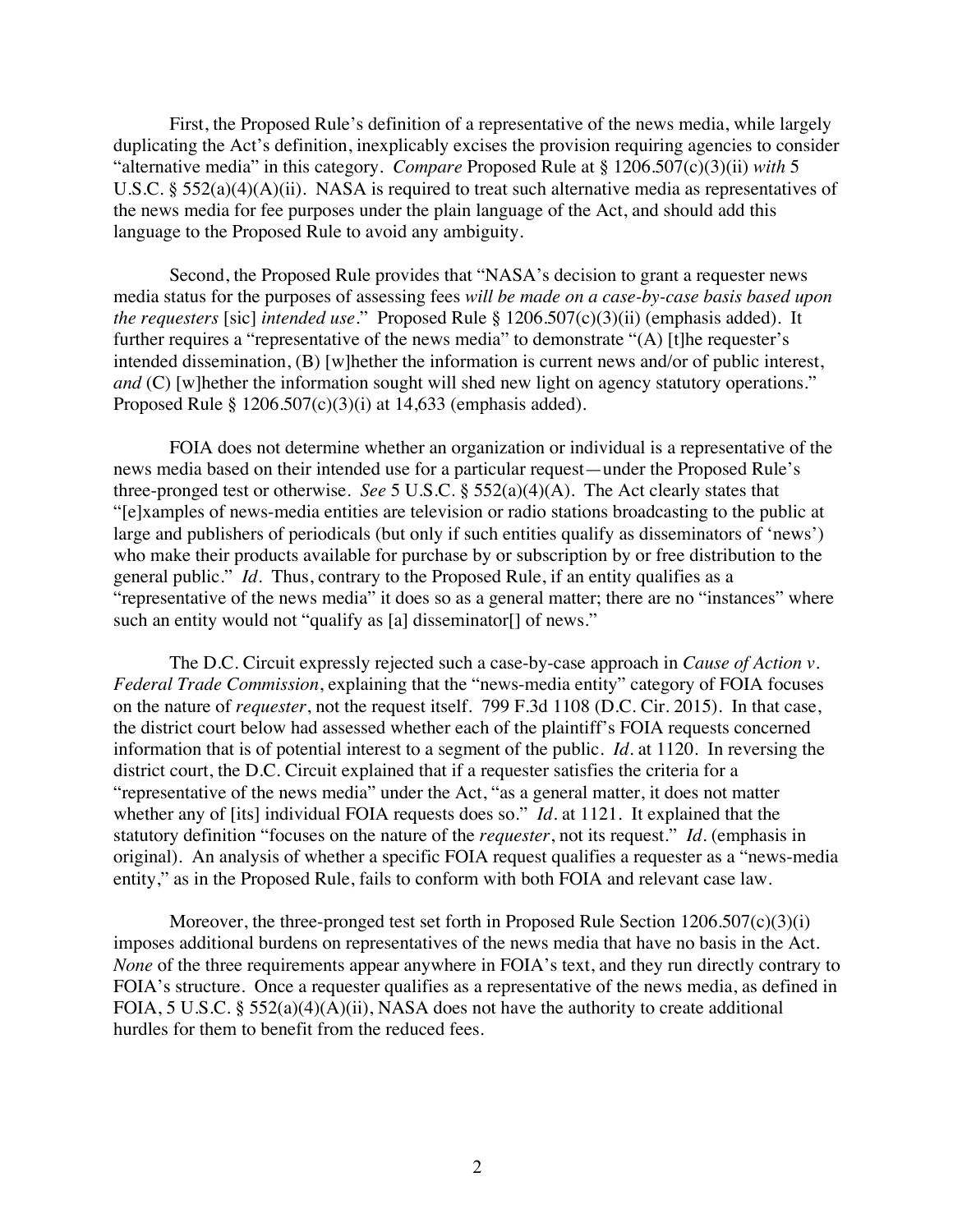In sum, NASA has no authority to modify or narrow the definition of who qualifies as a "representative of the news media" for purposes of FOIA. The Reporters Committee recommends that NASA modify the Proposed Rule to mirror the language of the Act.

## **II. The Proposed Rule's fails to address the foreseeable harm standard.**

The Proposed Rule lacks any language regarding compliance with the foreseeable harm standard codified in the FOIA Improvement Act of 2016. Under FOIA, as amended, agencies may withhold records "*only if* the agency reasonably foresees that disclosure would harm an interest protected by an exemption" or disclosure is prohibited by law. 5 U.S.C. §  $552(a)(8)(A)(i)$ .

In *Ecological Rights Foundation v. FEMA*, the U.S. District Court for the Northern District of California made clear that agencies must justify their use of FOIA exemptions with a showing of how the interests intended to be protected by those exemptions would be harmed by disclosure:

FEMA also does not provide any justification for how the agency would be harmed by disclosure as required by the FOIA Improvement Act of 2016. 5 U.S.C. §  $552(a)(8)(A)(i)$ . Absent a showing of foreseeable harm to an interest protected by the deliberative process exemption, the documents must be disclosed. In failing to provide basic information about the deliberative process at issue and the role played by each specific document, FEMA does not meet its burden of supporting its withholdings with detailed information pursuant to the deliberative process privilege.

No. 16-cv-05254-MEJ, 2017 WL 5972702, at \*6 (N.D. Cal., Nov. 30, 2017). Moreover, the legislative history of the FOIA Improvement Act of 2016 makes clear that agencies must "consider whether the release of particular documents will cause any foreseeable harms to an interest the applicable exemption is meant to protect," 162 Cong. Rec. 41, S1496 (Mar. 15, 2016) (statement of Sen. Leahy) (italics added).

The U.S. District Court for the District of Columbia, similarly, has addressed the showing that an agency must make to satisfy the foreseeable harm standard. In *Rosenberg v. U.S. Dep't of Defense*, the district court, citing *Ecological Rights Foundation*, held that "[t]o satisfy the 'foreseeable harm' standard, DOD must explain how a *particular* Exemption 5 withholding would harm the agency's deliberative process." 342 F. Supp. 3d 62, 78 (D.D.C. 2018). The court explained that this analysis is distinct from a general declaration that any FOIA exemption is implicated. *Id.* The foreseeable harm standard requires the government to "do more than perfunctorily state that disclosure of all the withheld information—regardless of category or substance—'would jeopardize the free exchange of information between senior leaders within and outside of the [DOD].'" *Id.* at 79 (rejecting the government's attempt to explain why all the withheld documents were exempt under Exemption 5, which exempts information that would be protected by the deliberative process privilege).